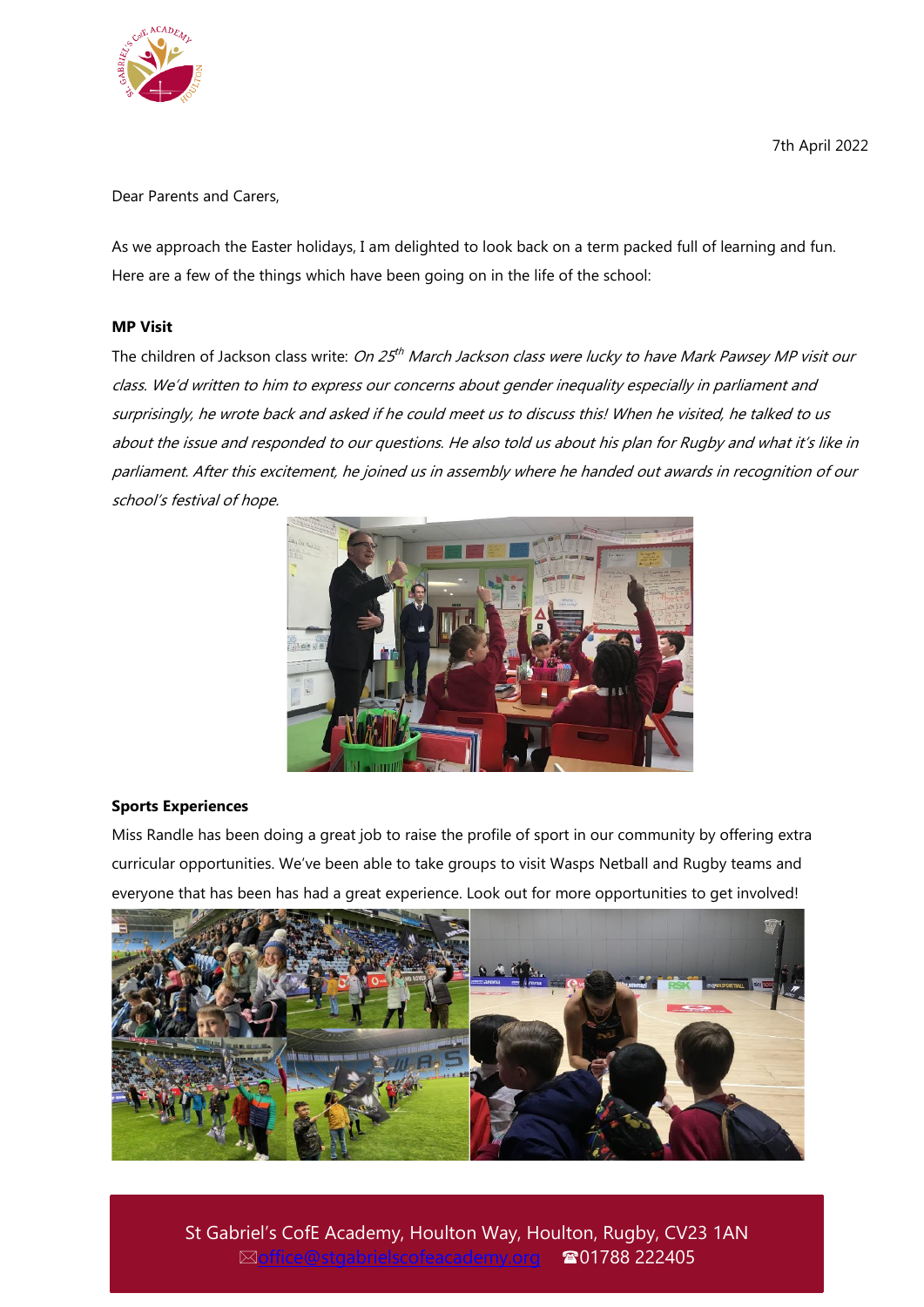

# **Kenilworth Castle Year 1 Visit**

It was a great pleasure to take Bell class to Kenilworth Castle on a misty Monday morning. The children learned lots and were beautifully behaved.



### **Football**

The boys football team has played a number of fixtures during the Spring term, winning all of their matches so far! Congratulations to the team for representing the school with great enthusiasm and demonstrating our values of Growth, Community and Respect.



### **School Uniform – Summer Term**

With Spring around the corner and hopefully a lovely warm summer approaching, a reminder that children can wear our summer uniform from next term. This replaces white shirts/blouses with the white **St. Gabriel's** polo shirt and can be worn with grey shorts, pinafore dresses or trousers. The other option is for a burgundy gingham summer dress which can be purchased inexpensively from local retailers. Ties do not need to be worn with either of the above but children should come to school with a school jumper or cardigan in case it gets cool. School polo shirts are available to buy through ParentPay and collect from the office. This is for the summer term only and in September, children will revert to ties and shirts as normal.

#### **Comic Relief - Red Nose Day**

We have raised an amazing £291 for this year's charity fundraiser so thank you for all your donations which will help to support children and families in the United Kingdom as well as around the world!

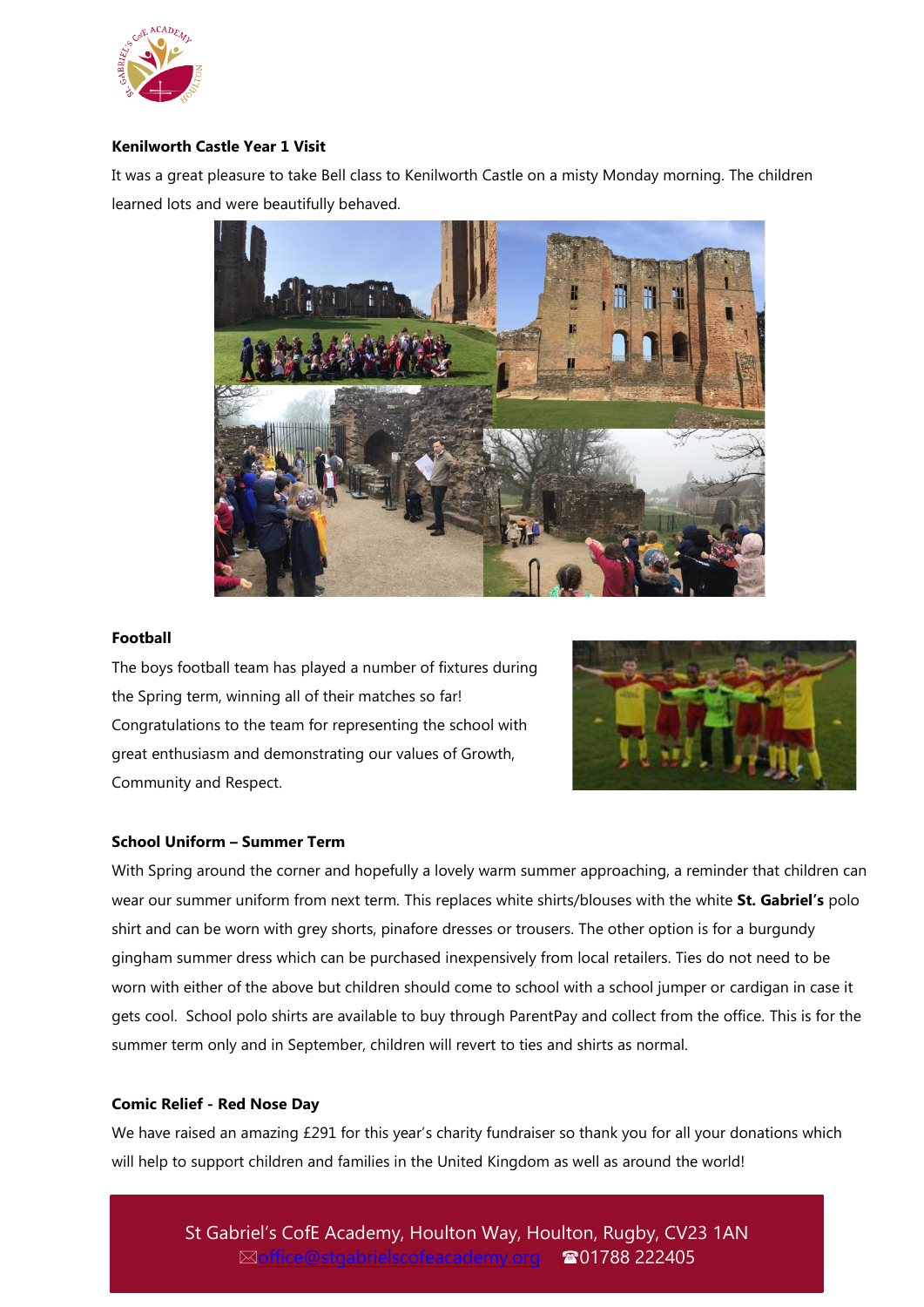

# **Ukraine Appeal**

Thank you for the vast amount of plasters and bandages brought in at very short notice for the victims of war in Ukraine. The organisers were overwhelmed with your generosity and the supplies have now been safely delivered to Poland. On 16<sup>th</sup> March, as part of the First News Ukraine appeal, children across the country dressed in yellow and blue and raised an astonishing £64,286! Thank you so much for giving to this, our children responded so compassionately demonstrating our values of love and community.



#### **Bee crochet**



One of our fantastic Year 6 pupils has been making crochet bees in the colours of Ukraine to raise money for the relief fund. Next term, we will be holding a sale at the end of the day when children and parents will have the opportunity to buy these unique items. The date of sale and price for the bees will be communicated in due course.

I hope you all have a super Easter break and enjoy time together in the nicer weather. Thank you to everyone for your hard work this term, it's such a pleasure to work with you all.

Praise be to the God and Father of our Lord Jesus Christ! In his great mercy he has given us new birth into a living hope through the resurrection of Jesus Christ from the dead. 1 Peter 1:3

Yours sincerely,

taylor

Mr. A. Taylor Headteacher

St Gabriel's CofE Academy, Houlton Way, Houlton, Rugby, CV23 1AN [office@stgabrielscofeacademy.org](mailto:office@stgabrielscofeacademy.org) 01788 222405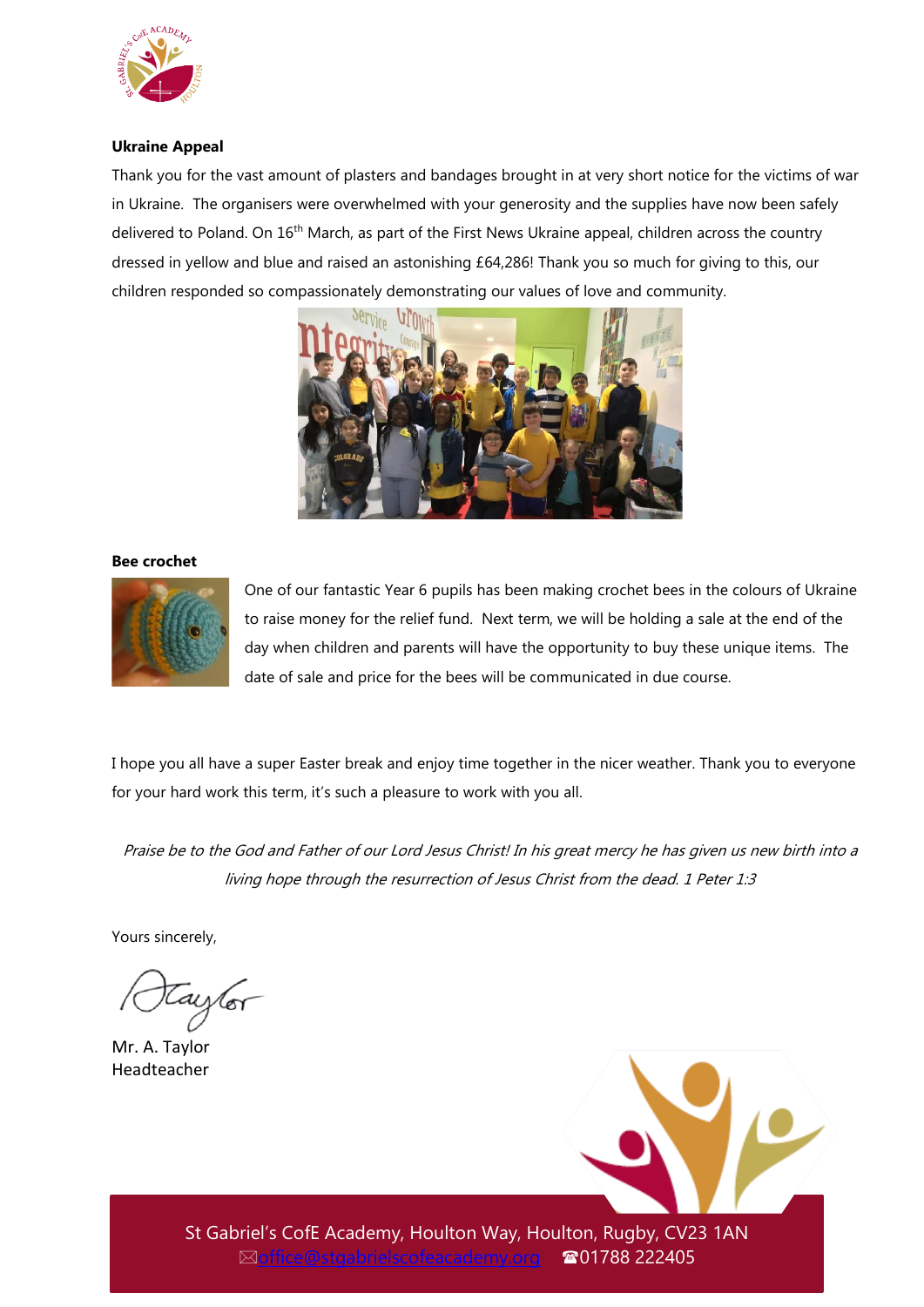

# **New COVID regulations from 1st April**

From 1<sup>st</sup> April, Government guidance has changed and their new national guidance can be [viewed here.](https://www.gov.uk/guidance/people-with-symptoms-of-a-respiratory-infection-including-covid-19#Children) In summary:

- Children and young people with mild symptoms such as a runny nose, sore throat, or slight cough, who are otherwise well, can continue to attend their education setting.
- Children and young people who are unwell and have a high temperature should stay at home and avoid contact with other people, where they can. They can go back to school, college or childcare, and resume normal activities when they no longer have a high temperature and they are well enough to attend.
- All children and young people with respiratory symptoms should be encouraged to cover their mouth and nose with a disposable tissue when coughing and/or sneezing and to wash their hands after using or disposing of tissues.
- Children under 18 who have a positive COVID-19 test result should try to stay at home and avoid contact with other people for **3 days** after the day they took the test, if they can. After 3 days, if they feel well and do not have a high temperature, the risk of passing the infection on to others is much lower.
- Testing is no longer recommended for children unless advised by a health professional.
- Children and young people who usually go to school, college or childcare and who live with someone who has a positive COVID-19 test result should continue to attend as normal.



St Gabriel's CofE Academy, Houlton Way, Houlton, Rugby, CV23 1AN **⊠[office@stgabrielscofeacademy.org](mailto:office@stgabrielscofeacademy.org) ☎01788 222405**